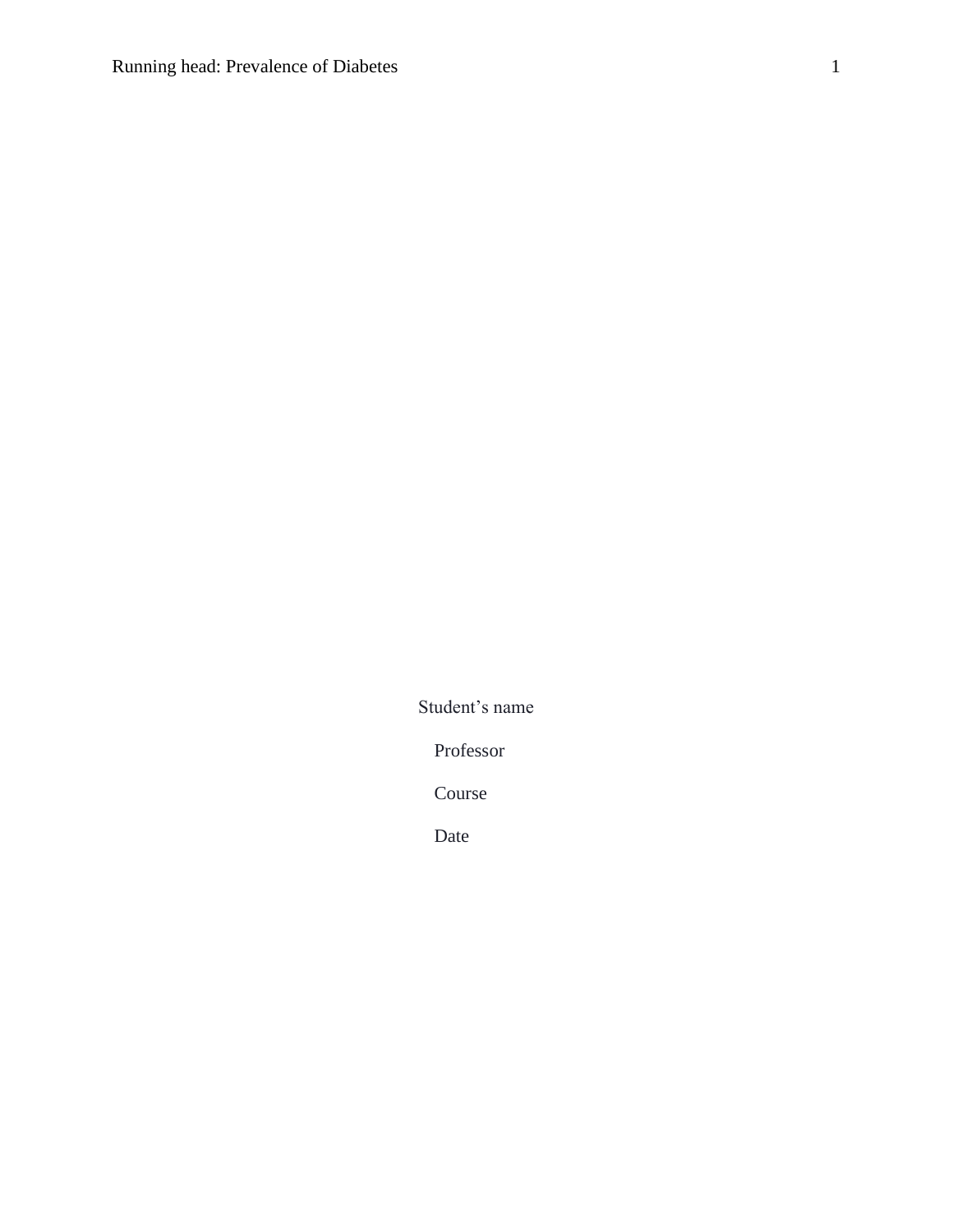### Prevalence of Diabetes Mellitus in Aging in Northern Africa

Diabetes Mellitus, as known the world over, is the accumulation of glucose or sugar from ingested foods (carbohydrates, which is caused by, insensitivity of insulin, an endocrine hormone, or the inefficiency of B-cells that are biologically located in the pancreas (islets of Langer hangs). In many parts of the globe, diabetes has been the main cause of morbidity and mortality. The insulin hormone regulates the level of glucose in the blood by stimulating the Bcells to produce insulin, which in turn controls the level of glucose or sugars in the bloodstream. Type 2 diabetes is the most common of all forms of diabetes, which is usually long term (chronic) and claims the lives of individuals worldwide (Spranger, 2003).

Diabetes is one the significant noncommunicable maladies (NCDs) that is quickly pulling in the consideration of the worldwide therapeutic network, coming full circle in a United Nations political announcement on NCDs in September 2011 with follow-up meeting on Political Declaration of the High-level gathering of the General Assembly on the Prevention and Control of NCDs in May 20131. Globally, the weight of diabetes is quickly expanding. As indicated by International Diabetes Federation (IDF) Diabetes Atlas More Details, by the end of 2013, there were 382 million (or 8.3% of total grown-up populace) individuals worldwide with diabetes of which 80% live in low-and-center salary nations; this number is evaluated to arrive at 592 million in  $\langle 25 \rangle$  years (by 2035).

Right now, sub-Saharan Africa is assessed to have 20 million individuals with diabetes; about 62% are not analyzed, and the number is required to arrive at 41.4 million by 2035 or expansion of 109.1%. In sub-Saharan Africa, Nigeria has the highest number of individuals with diabetes, with an expected 3.9 million individuals. Several research studies estimate that type 2 diabetes occurs in about 47% of all other non-communicable diseases in northern African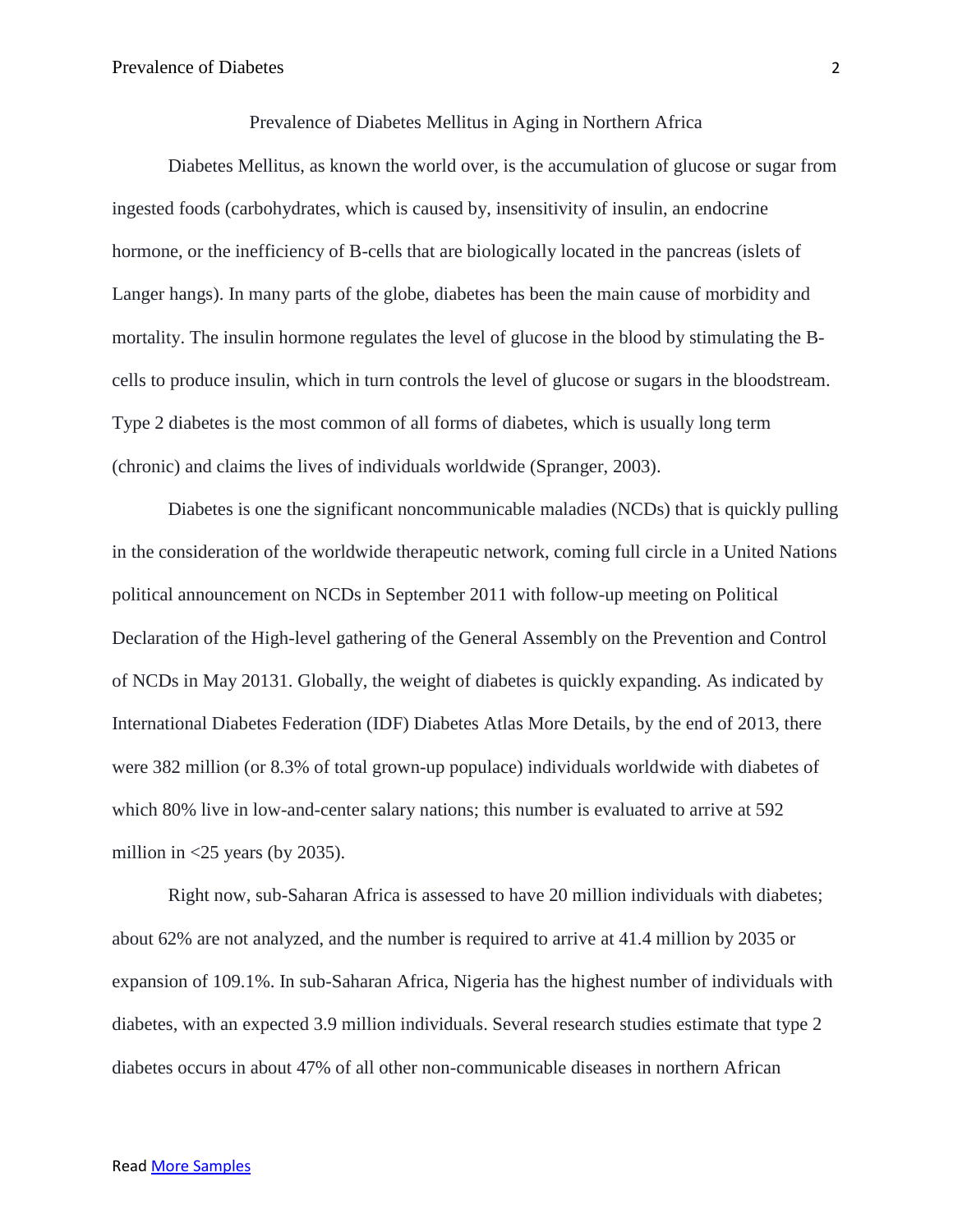### Prevalence of Diabetes 3

countries; for instance, Tunisia the percentage rate that also corresponds with the price of the prevalence of cardiovascular diseases such as coronary heart disease in the same region. T2D is popularly known for its characteristic tendency of attacking the aging people of age ranging from 45 to 65 years of age, most of who have been clinically diagnosed with obesity and or, overweight. In future, the spread rate of this disease condition is expected to rise to about 160%. This disease condition is more prevalent mostly in obese women than men, according to genderbased statistics done in recent years. The purpose of this paper is to study systematically and identify the population-based on effects of diabetes

PICO statement showing the occurrence or etiology of Type 2 Diabetes Etiology of type 2 diabetes in the northern African (in Tunisia, for instance) is rating at about 47% following the recent statistics, which is associated with causative factors such as environmental, behavioral and biological, factors(Belder, 2018). Environmental factors being mentioned are definitely food consumption habits, influenced by food availability and access. Behavioral causes like the habitual smoking and drinking of alcoholic beverages are involved and are known to disrupt normal body functions (physiological and or, biological) resulting in the development of the disease condition. Biological factors involved in the occurrence of type 2 diabetes are genetic-based, which is the passing of type 2 diabetes-associated genes from one generation to the next. The PICO statement below describes the etiology and the proposed intervention in type 2 diabetes.

**Problem:** Occurrence of type 2 diabetes.

**Intervention:** proper eating habits including food supplementation, strict adherence to medically prescribed drugs, avoidance of sedentary lifestyle (smoking or drinking, or both).

**Control:** improper eating habits and or over-dependence in the use of diabetes drugs.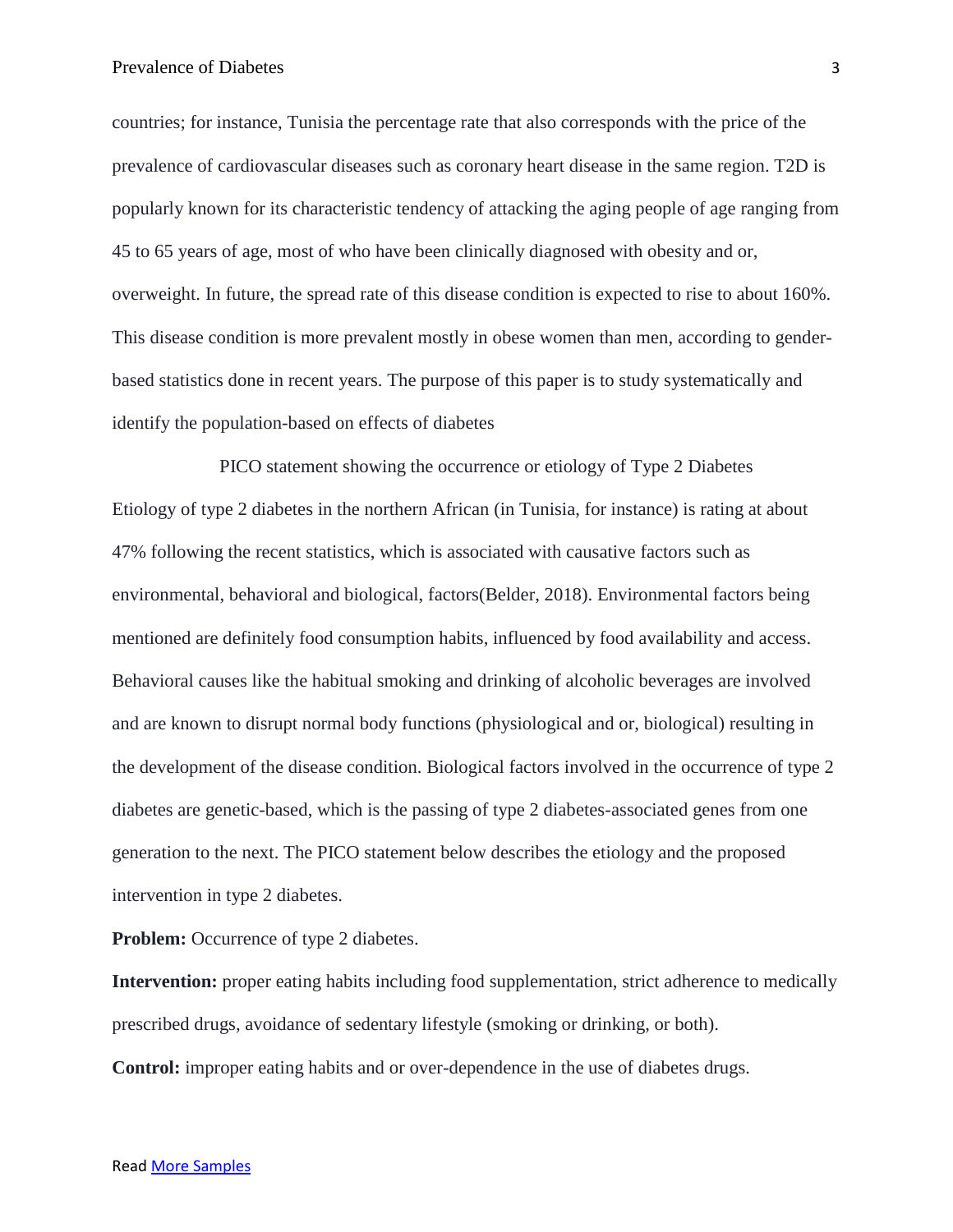**Observation/outcome:** reduced cases of diabetes occurrence and prevalence, influenced by improved food consumption habits and elimination of smoking and or alcohol, calorie-based, or caffeine-containing beverages.

## Factors that Contribute to Type 2 Diabetes

This disorder is influenced by many different aspects, as mentioned earlier, as per various research studies, issues like the environment, individual behavior, and genetics. Since type 2 diabetes is chronic, meaning that there is no identified cure, it can be controlled through different measures that are precisely, medically prescribed to the type 2diabetic patients to strictly adhere to all through their lifetimes.

# *Environmental Factors*

These are the environmental influences that determine the development of the disease disorder in a particular region. Availability and access to food have a strong influence in type 2 diabetes mellitus development. In developed countries, type 2 diabetes is associated with the low class citizens, who generally cannot afford to access various organic foods, due to the fact that they are expensive compared to the genetically improved or rather processed food stuffs that are relatively cheaper and more available in the market (Zheng, 2018).

## *Behavioral Factors*

Type 2 Diabetes can also be aggravated by individual mannerisms based on smoking cigarettes, alcohol drinking, drinking caffeine-containing beverages that usually have health implications for individuals with time.

### *Biological Factors*

The condition depends on heredity, whereby it is passed from a generation to the next, with the notion that it is most likely to occur with the intensity of closure relative to the offspring. The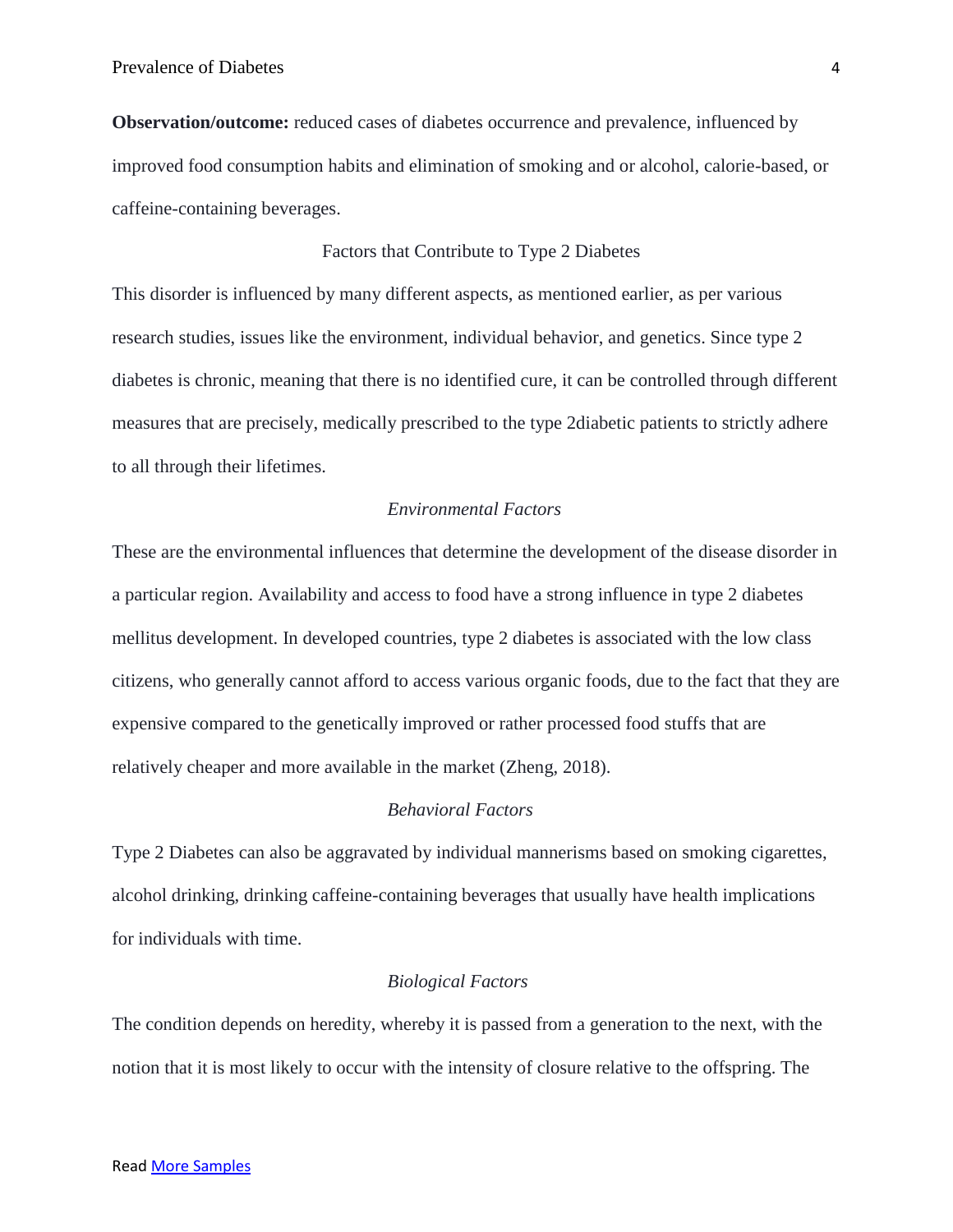disorder also can most probably occur to the offspring if the previous victim was the father (the dominant gene) than the mother (the recessive gene).

## Interventions

Type 2 diabetes is a long term disease; however, it can be managed through various therapeutic interventions. Some of the responses are:-

- Healthy eating (clinically or medically recommended)
- Food supplementation
- Exercise and stress management
- Drinking enough fluids as per medical advice

# Conclusion

Type 2 diabetes affects mostly obese people and mostly women than men. Its prevalence rate is about 47% in North Africa. the price of the prevalence of cardiovascular diseases such as coronary heart disease in the same region. T2D is popularly known for its characteristic tendency of attacking the aging people of age ranging from 45 to 65 years of age, most of who have been clinically diagnosed with obesity and or overweight. In addition, this disease condition is more prevalent mostly in obese women than men, according to gender-based statistics done in recent years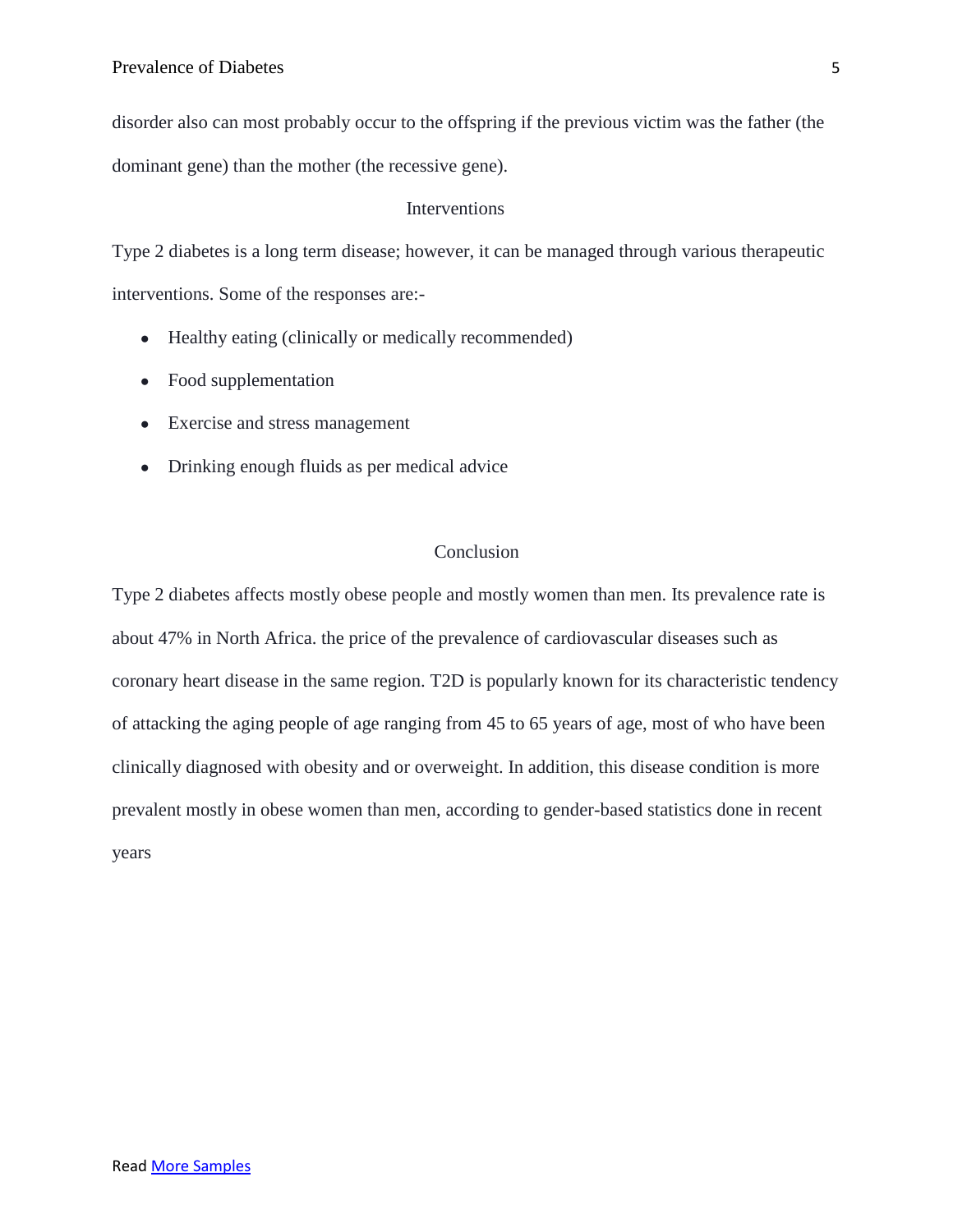# Work Cited

Spranger, J., Kroke, A., Möhlig, M., Bergmann, M. M., Ristow, M., Boeing, H., & Pfeiffer, A. F. (2003). Adiponectin and protection against type 2 diabetes mellitus. *The Lancet*, *361*(9353), 226- 228.